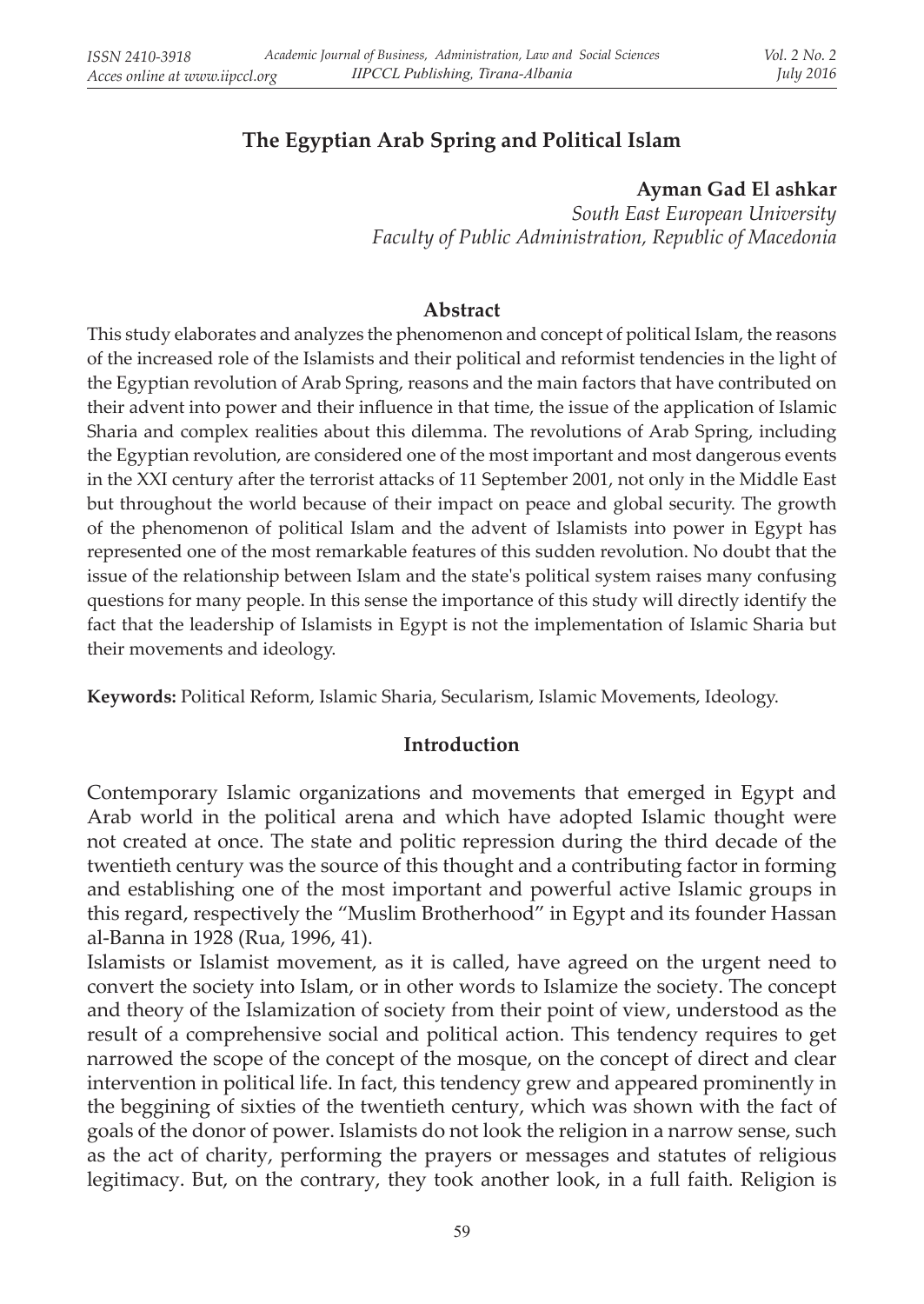a broad curriculum, which includes socio-economic and socio-political relations, confusing and complex, or in other more accurate words that Islam is a complete and comprehensive thought and vision for all aspects and details of life (Rua, 1996, 41- 42). During the past decades, in the arab political arena in general and Egypt in particular, are emerged two salient characteristics: *Firstly*, the tyranny which has dominated all aspects of life, be they political, economic, cultural, artistic, mediatic and other. *Secondly*, is the increase of the level of the movement of political resistance of community, as a natural result to deal with the issue of tyranny that is mentioned above. This movement was represented clearly in the movement of Political Spirit of Islam or Political Islam (Tlady, 2012, 12).

## **The Concept of Political Islam**

The phenomenon of political Islam has taken many labels containing ideological connotations. So, we find that the term political Islam can take the other terms that have the same meaning, such as "Islamic Awakening", "Movement for Islamic Renewal", "Islamic Revival" or "Islamic Renaissance" (Ali, 1999, 10-11). Also, this phenomenon can be called "Reform" or "Religious Roots", "Islamic Fundamentalism" or "Political Islam" (Ali, 1999, 24). Given that the term "Islamic fundamentalism" seems biased and is described as a negative term that indicates a certain attitude that refers to these movements and Islamists as fanatics, radicals and extremists. So, this term was wholly and firmly rejected by the Islamist movement (Ali, 1999, 27).

Thus, the term Political Islam as a social phenomenon can be understood as: *"a social movement that functions in the form of organized groups that associated with Authentic Islam or Salafi. These movements think and believe they have a holistic theory and comprehensive vision for all aspects of human life according to the joint statement Islam is the religion, life and state. This understanding has considered politics as an important and critical tool for making many changes and advancement of the Islamic Ummah"* (Ali, 1999, 10-11).

# **The Role of Islamists in Political Reform and Revolution**

Islam is the dominant religion and widespread in Arab society as a fundamental doctrine. Schools of Islamic jurisprudence may vary from one country to another but the general framework in Islamic religious thought remains common among those nations (Ismail, 2013, 82).

Trends of political reforms for movements and Islamist groups in Egypt have considered the power and the state as a strategic object for the road to reform. In this context, are featured four different spectra in its strategy and tactics, to achieve certain goals, as follows:

- 1. The movements exercise politics in the presence of existing systems;
- 2. The movements create organizational structures similar to the form of state;

3. The movements publish specific political and ideological concepts to create a secure base;

4. The movements exercise violence against the existing political system to achieve the objectives set.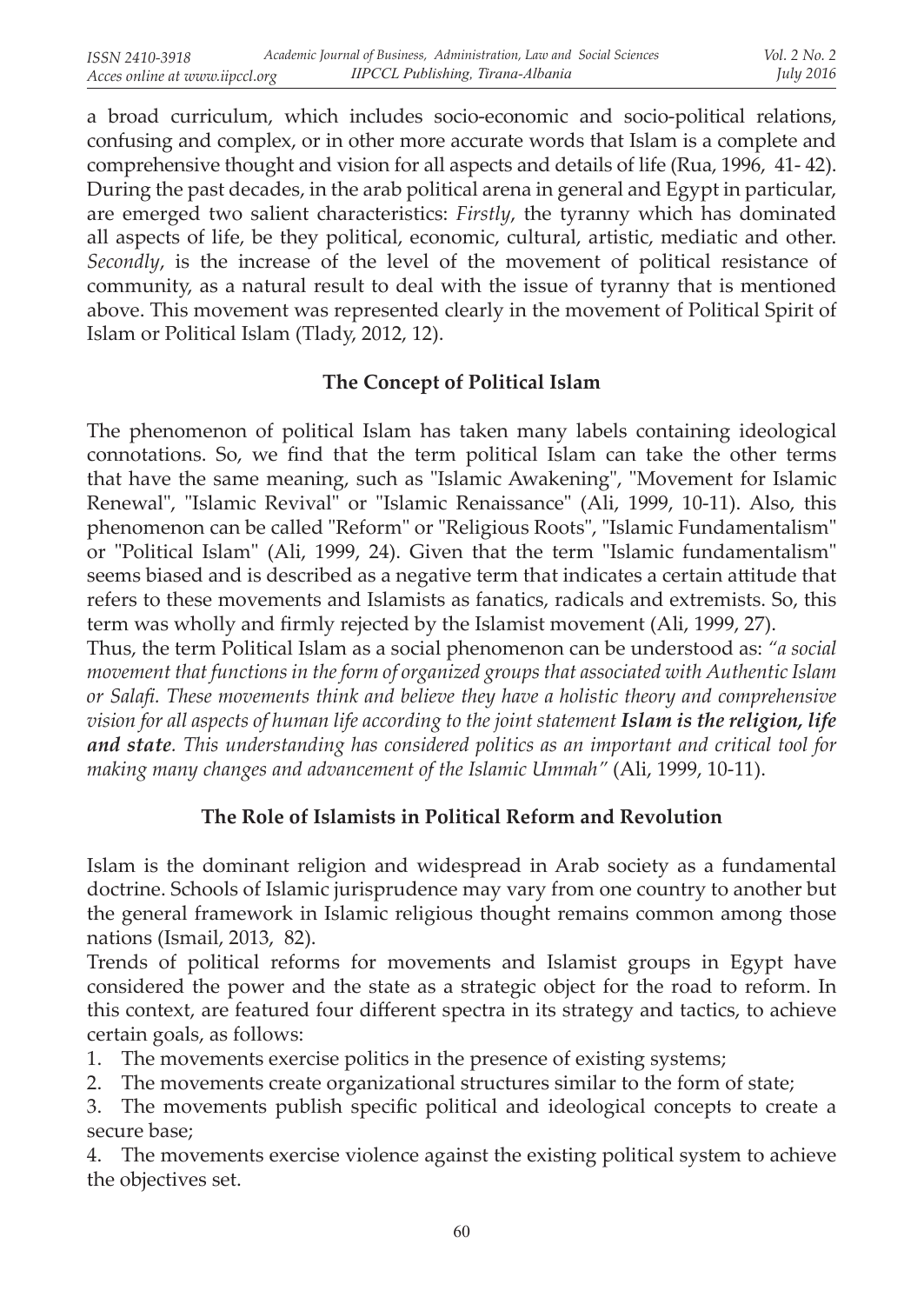It should be noted that these movements have directed a large part of their energy to implement programs of scientific and cultural organizations aimed at educational, educational and religious aspects in order to achieve their reformist ideology within the community (Salem, 2013, 31).

The significant role of the Islamic movement in all stages of the revolution is the greatest proof of the success of these reform tendencies, which came after the application of long-term programs, in having an image and influence in the community. It is not secret that the Muslim Brotherhood and the Salafi represent a substantial part of egyptian revolutionary political scene, in all its stages, positive or negative. Also on the other hand, should not be exaggerated in that role (Jelloun, 2012, 71).

With the outbreak of the first spark of the Egyptian Revolution of January 25, 2011, Islamic forces, especially the Muslim Brotherhood, took the initiative to stay abreast with various community groups, to seek the overthrow of the Mubarak regime. Perhaps the crowd felt that the Islamic movements have suffered greatly from repression and injustice during the previous decades. So, the time has come to lead the movement of change and to have a more important role in the revolution (Group of authors, 2012, 74).

In any case, we can say that the role of Islamists, especially in the starting stage of revolution or at the stage after the fall of Mubarak, had a positive and successful role to a large extent, especially in light of solidarity with all national and political forces and factors, toward a clear and specific purpose. The purpose was to drop and change the dictatorial and authoritarian regime. Therefore, we can shed light on the factors that helped the emergence of the role of Islamists on revolutionary political scene, including the following:

1. The absence of the commander of the revolution, led the Islamists in the forefront of the scene, especially in light of their apparent popularity;

2. The lack of large political forces that can effectively represent the opposition and be able to play the role of alternative and replacement of the ousted authoritarian regime (Ismail, 2013, 82);

3. Optimal exploitation of the open political climate by the Islamists;

4. Exploitation of the wider role of Islam in the social environment;

5. The existence of objective, political, social and economic reasons used by Islamists in their fight for power;

6. Possession of large sources of financing for Islamic forces, especially the Muslim Brotherhood;

7. Ability and possibility of Islamic forces to mobilize the masses of the population at the time and right place;

8. Strong influence of Islamic forces over some civil society organizations (Group of authors, 2012, 102-103).

## **The Strength of Islamists in coming into Power in Egypt**

A year after the revolution of 25 January 2011 in Egypt, surprisingly the Muslim Brotherhood and their party "Freedom and Justice" together with the Salafi with their party "Light", won the parliamentary elections, and not only this, but they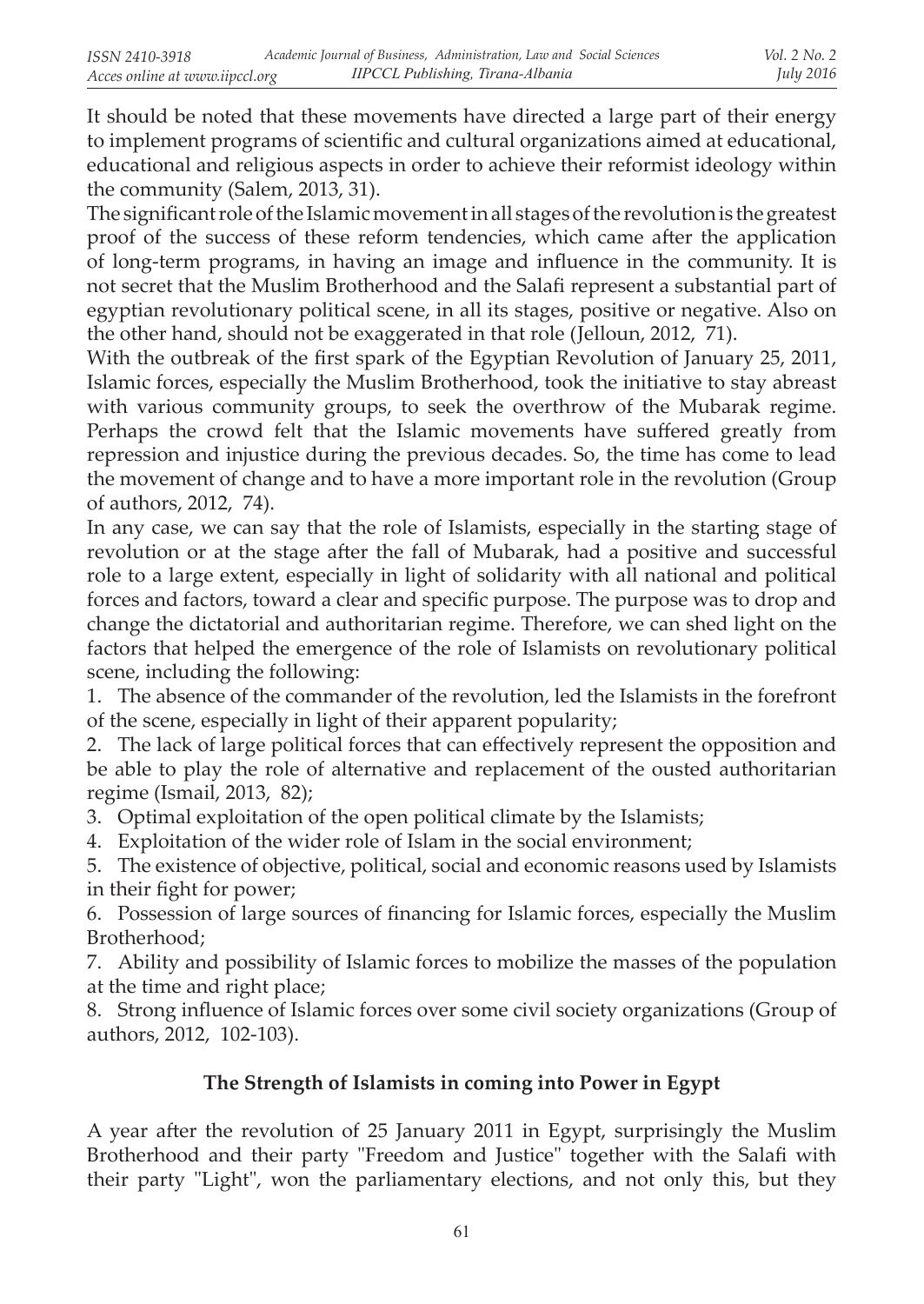have managed to get 70% of the total number of seats in the Assembly. Voter turnout was about 60% of eligible voters. This participation was rated as higher real rates in Egypt's modern history. This overwhelming percentage has given the Islamists a large political strenght, of which did not have any political power in elections in previous decades. At that time, it was considered that the most important implications of this victory were as follows:

- There was no value the use of the term moderation or extremism, or other terms that have negative effects on Islamic movements, as long as 70% or more of the people support the Islamists, not only in religious level but also political;
- The results of the elections showed that the Islamists have the ability to bring legal or constitutional amendment, by majority that exceeds two-thirds of voters;
- • Confirmed that the next presidential candidate in the presidential elections as a second stage after the parliamentary elections must have the consent of these Islamic forces, especially the Muslim Brotherhood and the Salafi;
- Secured a unique and historic opportunity in front of the Islamists to rebuild the country again and to cleanse it from the control of oppressive and military regimes, especially since the post-independence period;
- Has given the opportunity that in case of success of Islamists to achieve the goals that affect the daily lives of citizens, then it will give them greater opportunities to continue in power for the next parliamentary sessions;
- The delivery of the full power from the Military Council (which has captured power at that time in Egypt after Mubarak was ousted from power by his resignation) to this Islamic force and its presence at the time of power, will give them the opportunity to rebuild a mental and military culture in order to return once again to defend the homeland and their citizens, because this is the role of the army, without transition to other remote objectives from its leading and vital role;
- The absolute control of the Islamists in the pillars of the state, either directly or through allies, will reduce a large scale the manifestations of corruption;
- The fact that the success of Islamists in Egypt to provide a positive political model of governance, will boost the other countries in the region to seek the change in the same way;
- This huge percentage of the success of the Islamists in parliamentary elections, has made foreign forces to face a fait accompli, particularly those forces that do not want this political and ideological transformation;
- There is no doubt that the arrival of Islamists to power in this unexpected way and the stunning election result, faces many challenges and difficulties. We can say that these projections and the expected achievements depends specifically on the relationship between Islamic forces themselves, and in particular the relationship between the Muslim Brotherhood and the Salafi. Thus, the political landscape in general will depend on positive or negative predictions mentioned above (Fahmy, 2012, 123-126).

# **The Issue of applying Islamic Sharia**

The issue of the application of Islamic Sharia was and is still one of the most difficult and complex issues, especially when it comes to Political Islam and its movements. It represents a source of concern for some, this on one hand. While on the other hand,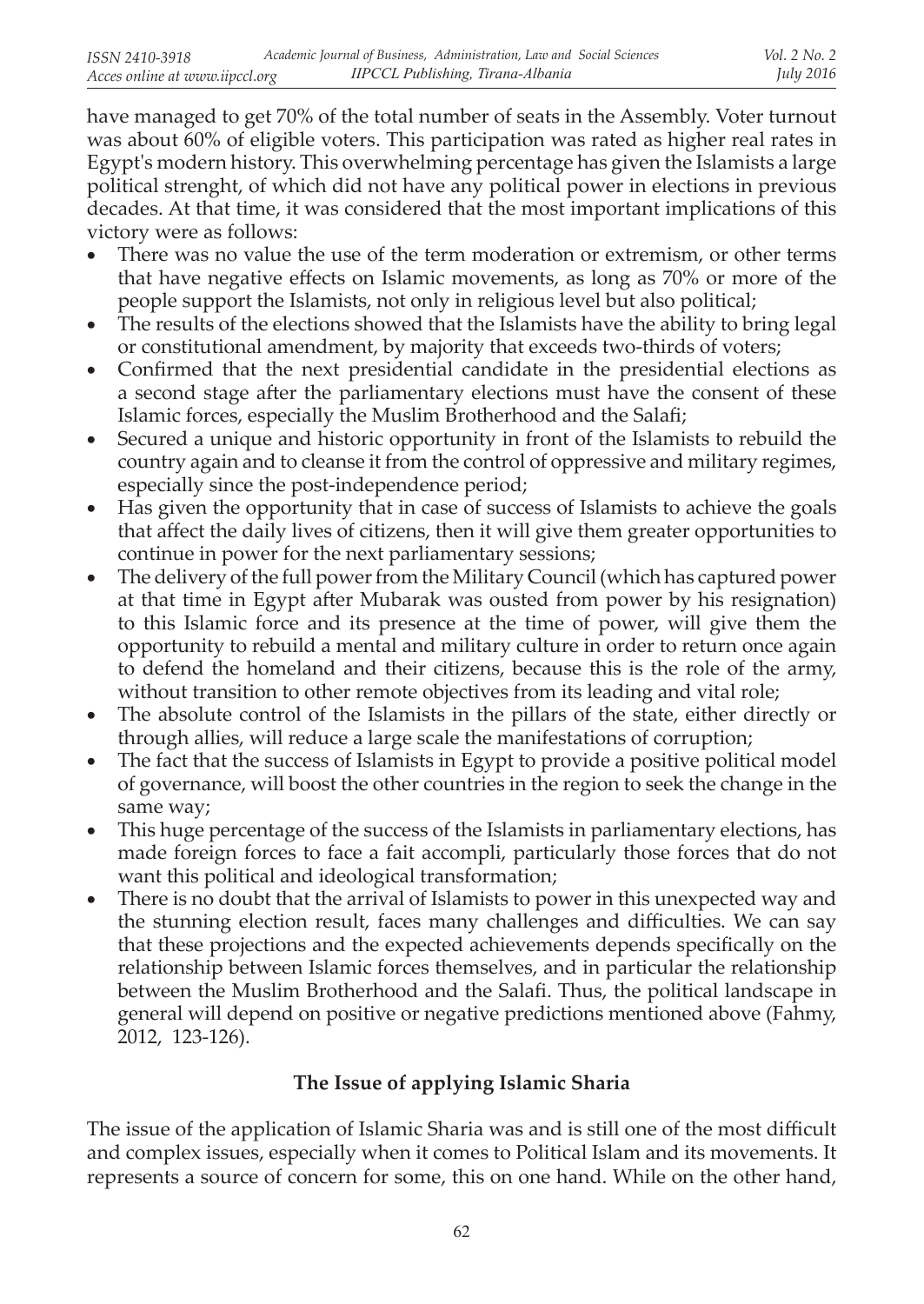it is the source to scare people. These perceptions when examined, we find that those come either from someone who is ignorant of Islamic Law (Sharia) or by another who wants to fight and deform it. Of course, this issue needs to be explained and clarified, to elucidate many dark facets and to uncover unknown facts (Talimh, 2013, 37).

Choosing a specific legislative system of a country is considered one of the actions of the state's sovereignty in norms of international law. So, there is nothing that prevents a member state of the United Nations to choose the Islamic Shariah as a source of its legislation. But, we have to specify that a country that is willing to apply the Sharia, at the same time it must act in accordance with international laws and treaties. In fact, the challenges of implementation of Sharia does not just stop by submission and the Islamic country's commitment to respect international laws and treaties, but passing this and many other issues unresolved, such as the issues: minorities, women, homosexuals, freedom of opinion and expression, science research and formation of civil society institutions (Al-Shatti, 2013, 66-68).

The challenges of implementing Islamic Shariah are not only at international level but also at national level, which is presented as the biggest challenge. In this context, political and intellectual elites emerge as a major obstacle to the application of Sharia, as a result of influence of western culture on those elites. More than that, we can say that one of the most important obstacles to the application of Sharia lies at the Islamists themselves, who have not shown any real and practical project on how to implement it. This fact was directly and effectively reflected in the period after the Egyptian Parliamentary elections in 2012 and Presidential elections in the same year (Al-Shatti, 2013, 69).

In any case, we must emphasize that the implementation of Sharia does not mean the creation of a radical and extreme religious state, as imagined by many (Talimh, 2013, 34).

In this regard, *Dr. Yusuf al-Qaradawi 1* tells us that "the state in Islam is a civil state, based on allegiance and Shura, and is not a religious state. This state is with constitutional legitimacy, which implies the existence of the Constitution and specific laws, under which the state is developed. The Constitution represents the principles and provisions brought from the Qur'an, and the Sunnah, beliefs, worship, ethics, transactions and personal, civil, criminal, administrative, constitutional and other international relations.**"** (Imad, 2013, 196).

State that is built by Islam is a civil state; its authority refers to Islam. It is not a religious or theocratic<sup>2</sup> state; it controls people's minds or their conscience in the name of divine law. It is not a state of priests or clerics who claim to represent the will of the Creator in the world of creation or the will of Heaven to the people of the land. It is civil state governed by Islam, where the men of this country are selected from persons who are renowned for their integrity, scientific and ethical strength (Al-Qaradawi, 2009, 30).

<sup>&</sup>lt;sup>1</sup> Yusuf Abdullah al-Qaradawi, one of the most prominent Sunni scholars in the modern era and President of the World Federation of Muslim Scholars. Born on 9 September 1926, in the village of Saft Trab, El-Mahalla El-Kubra, Gharbia, Egypt.

<sup>&</sup>lt;sup>2</sup> Theocracy: means religious government that prevailed in the Middle Ages in Europe. This government represents a political system based on divine mandate beyond the control of human will and take control of this government by clerics. For more see: Ismail Abdel Fatah Al Kafi, Encyclopedia for political terms.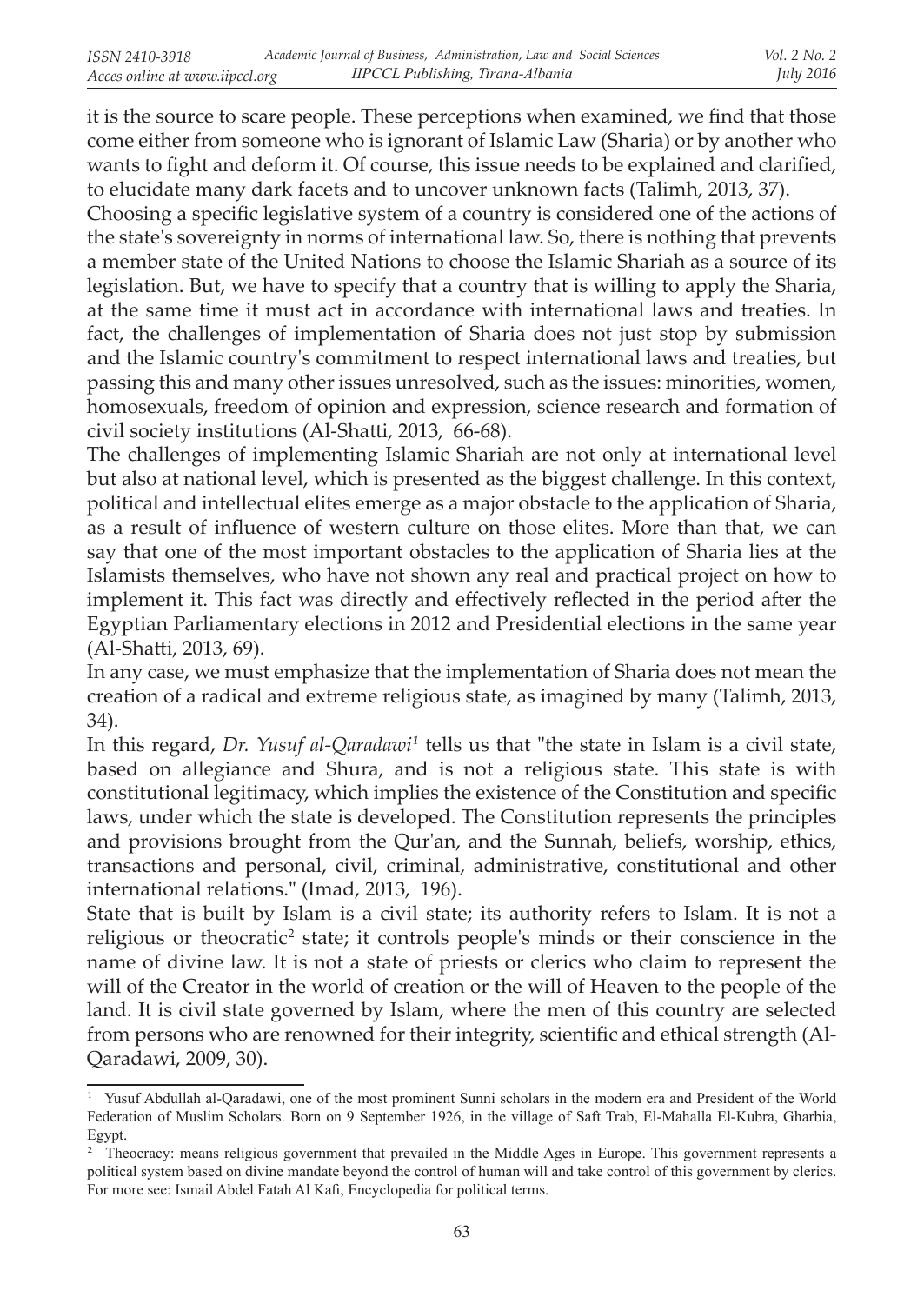Islam in its concept does not recognize the term cleric, as defined in other religious communities. But it has scientists specialized in Islamic sciences as other scientists such as ethics, philosophy and law at other communities. We need to know the difference between what is Islamic and what is religious, is great. Many people think that what it is Islamic is also religious the same time. But, in fact, Islam is wider and bigger than religion, to the fact that active scientists of Islam religion have made religion one of five things necessary that Islam came to save them, which include religion, themselves, money, mind and blood (Al-Qaradawi, 2003, 157-159).

In the Egyptian case, the Islamists demand on the application of Islamic Sharia in fact was a popular demand that has many dimensions. Thus, the Egyptian people, its majority Muslims<sup>3</sup> by their nature are believers, so it was natural that they require the application of Islamic Sharia. In fact, the concept of applying the Sharia does not mean the establishment of the limits of Islamic law, such as cutting the hands of thieves or throwing stones to adulterers and so on. The limits of Islamic law represent about 2% of Islam. Islam is more than a branch that deals with all aspects of life such as:

- • *Firsty*, Beliefs: which include faith in God, His angels, His books, messengers, the day of resurrection and written sweet and bitter destiny, good and evil;
- • *Secondly,* Worship: such as prayer, fasting, zakat and hajj;
- *Thirdly*, Islamic ethics and its subsidiaries: such as social, political, economic, cultural morality and other;
- *Fourthly*, Transactions: which include all aspects of life and people.

The issue of aplication of the limits of Islamic law (Sharia) is a very difficult and complicated issue to reach the stage of implementation. For example, the limit of thievery (Cutting the hands of thieves) cannot be applied before the community (state) provides an essential halal source of livelihood (Talimh, 2013, 40).

*Here it is worth talking about the fact that the fear of the application of Islamic Sharia is not in the provisions of Sharia itself, but in that of who will apply it and how will be applied?* (Talimh, 2013, 42).

Egypt and Arab countries have applied Islamic Sharia so far and for a long time, and in particular in the field of personal status or family law and inheritance. With the exception of this field, most of the countries of the Arabian Peninsula, applie the laws derived from Islamic Sharia. As for the rest of the Arab countries, they are based on legislation in other fields, in the western resources, fields such as: Sanction Law, Trade Law and National Court Systems (Imad, 2013, 198).

### **Conclusions**

- Islamists or Islamic movements pose one of the most important characteristics of the societies in the Middle East, especially the Arab countries, and specifically Egypt;
- The role of Islamic movements cannot be ignored as an integral part of the body and structure of these countries, their religion and culture;

<sup>&</sup>lt;sup>3</sup> Percentage of the number of Muslims in Egypt of approximately 94.9%, according to statistics from the American resear ch center in Washington (Pew Research Center), in 2012. Look for more: Pew Research Center, Religion & Public Life, Retrieved from: http://www.pewforum.org/2012/12/18/global-religious-landscape-muslim/.